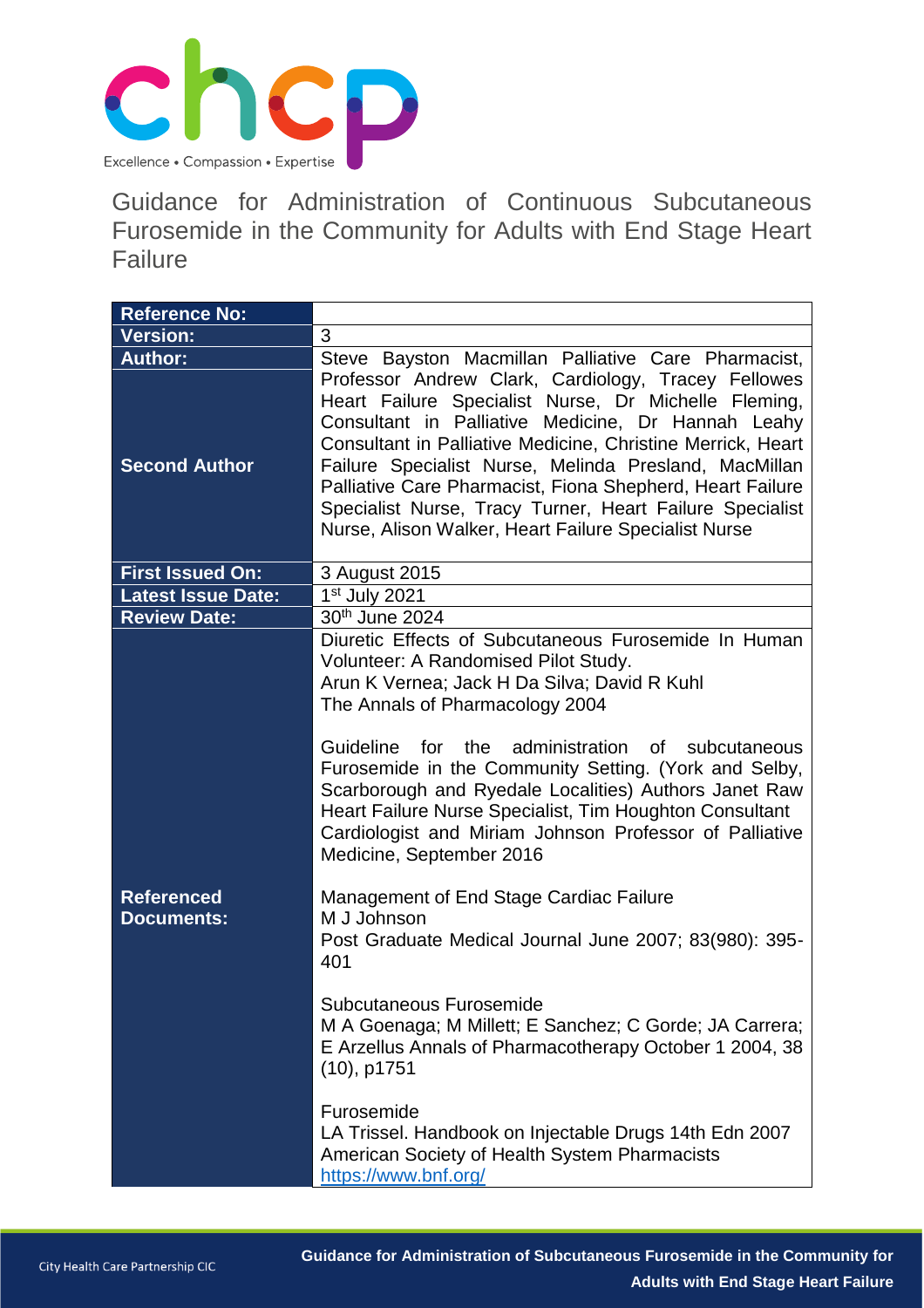|                      | <b>Electronic Medicines Compendium</b><br>https://www.medicines.org.uk/emc/ and search furosemide<br>http://www.scpharmaceuticals.com/resources/newsevents/<br>news-item/scpharmaceuticals-announces-positiveresults-<br>from-pivotal-trial-of-its-novel-subcutaneousfurosemide-<br>formulation-in-patients-with-heart-failure            |
|----------------------|-------------------------------------------------------------------------------------------------------------------------------------------------------------------------------------------------------------------------------------------------------------------------------------------------------------------------------------------|
|                      | Version 1 Adapted from NHS Doncaster and Bassetlaw<br>APC Guidance for the Prescribing of Subcutaneous<br>Furosemide by Bolus or Syringe Driver for Heart Failure by<br>Melinda Presland, Macmillan Palliative Care Pharmacist,<br>City Healthcare Partnership CIC Hull.                                                                  |
|                      | Version 2 incorporated Guideline for the administration of<br>subcutaneous furosemide in the Community Setting. (York<br>& Selby, Scarborough & Ryedale localities) Authors: Janet<br>Raw Heart Failure Nurse Specialist, Tim Houghton<br>Consultant Cardiologist and Miriam Johnson Professor of<br>Palliative Medicine, September 2016. |
| <b>Ratified By:</b>  |                                                                                                                                                                                                                                                                                                                                           |
| <b>Distribution:</b> | MyCompliance<br>Hull and East Riding Prescribing Committee                                                                                                                                                                                                                                                                                |

|                  | <b>Document Revisions</b>                                                                                                                                                                                                                                                                                                                                                                                                                                                                                                                                                           |                                                              |                  |  |  |  |  |  |  |
|------------------|-------------------------------------------------------------------------------------------------------------------------------------------------------------------------------------------------------------------------------------------------------------------------------------------------------------------------------------------------------------------------------------------------------------------------------------------------------------------------------------------------------------------------------------------------------------------------------------|--------------------------------------------------------------|------------------|--|--|--|--|--|--|
| <b>Date</b>      | <b>Author</b>                                                                                                                                                                                                                                                                                                                                                                                                                                                                                                                                                                       | Nature of<br>Change                                          | <b>Reference</b> |  |  |  |  |  |  |
| <b>July 2019</b> | Steve Bayston Macmillan Palliative<br>Care Pharmacist, Professor Andrew<br>Clark, Cardiology, Tracey Fellowes<br>Heart Failure Specialist Nurse, Dr<br>Michelle Fleming, Consultant in<br>Palliative Medicine, Dr Hannah Leahy<br><b>Consultant in Palliative Medicine,</b><br><b>Christine Merrick, Heart Failure</b><br>Specialist Nurse, Melinda Presland,<br><b>MacMillan Palliative Care Pharmacist,</b><br>Fiona Shepherd, Heart Failure<br>Specialist Nurse, Tracy Turner, Heart<br><b>Failure Specialist Nurse, Alison</b><br><b>Walker, Heart Failure Specialist Nurse</b> | To provide<br>consistency<br>in locality<br>wide<br>guidance |                  |  |  |  |  |  |  |
| <b>July 2021</b> | Review due                                                                                                                                                                                                                                                                                                                                                                                                                                                                                                                                                                          | Changes<br>No.<br>needed                                     |                  |  |  |  |  |  |  |

|                 | This document can be found on CHCPs Document Management System (My<br><b>Compliance)</b><br>Please make sure you use the most current version. |        |                |        |                                                                                                         |                 |
|-----------------|------------------------------------------------------------------------------------------------------------------------------------------------|--------|----------------|--------|---------------------------------------------------------------------------------------------------------|-----------------|
| <b>Version:</b> | -3                                                                                                                                             | Ref:   | Add (if known) | Owner: | Steve Bayston                                                                                           | Page 2 of<br>21 |
| <b>Issued:</b>  | July<br>2021                                                                                                                                   | Title: | Failure        |        | Guidance for Administration of Subcutaneous Furosemide in the Community for Adults with End Stage Heart |                 |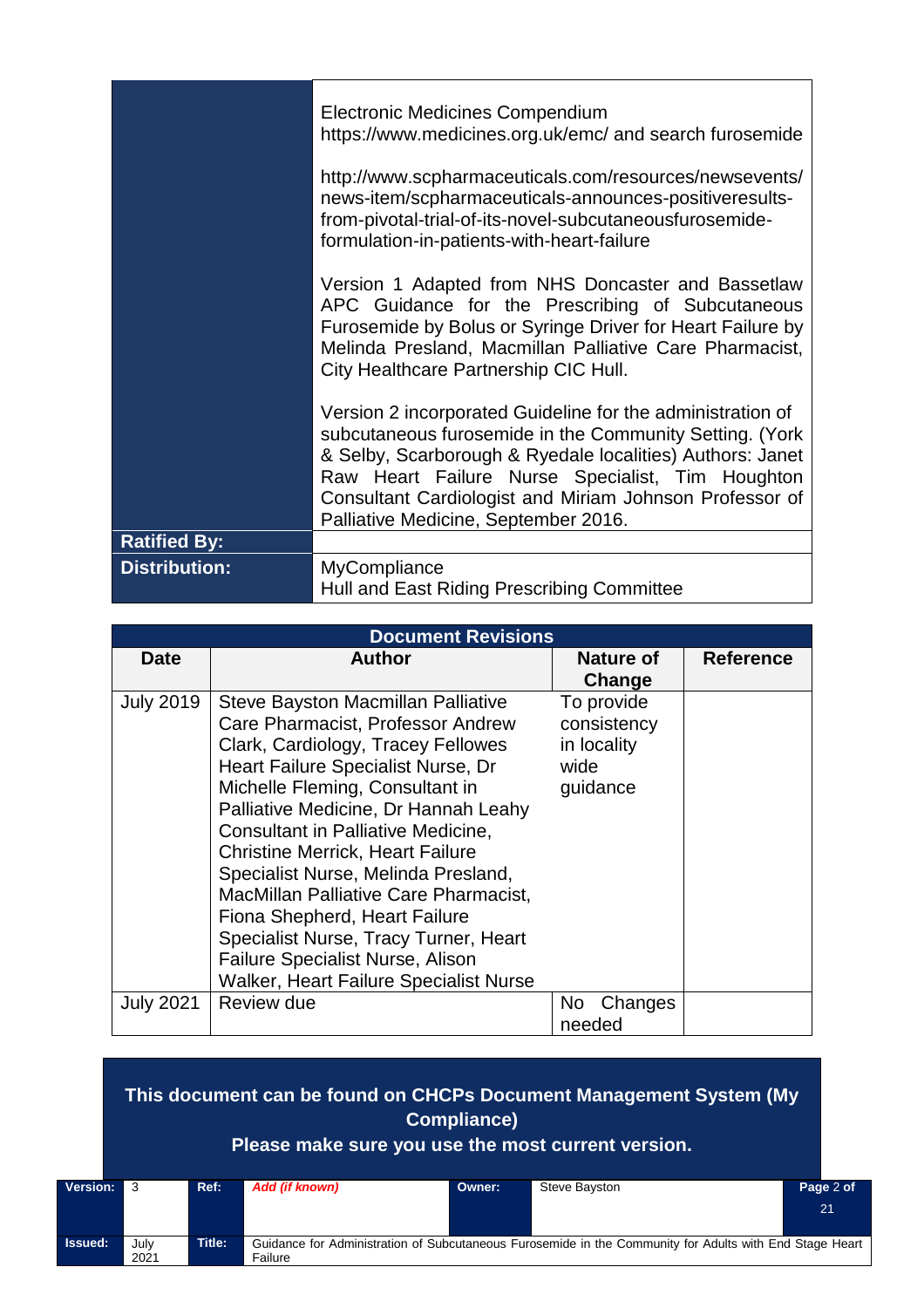# **CONTENTS**

| <b>Section</b> | <b>Title</b>                            | Page |
|----------------|-----------------------------------------|------|
|                |                                         |      |
| 1.             |                                         |      |
| 2.             |                                         |      |
| 3.             |                                         |      |
| 4.             |                                         |      |
| 5.             |                                         |      |
| 6.             |                                         |      |
| 7.             |                                         |      |
| 8.             |                                         |      |
| 9.             |                                         |      |
| 10.            |                                         |      |
| 11.            | REFERENCES & ASSOCIATED DOCUMENTATION11 |      |
| 12.            |                                         |      |
|                |                                         |      |
|                |                                         |      |
|                |                                         |      |

| Version:       |              | Ref:          | <b>Add (if known)</b> | Owner: | Steve Bayston                                                                                           | Page 3 of |
|----------------|--------------|---------------|-----------------------|--------|---------------------------------------------------------------------------------------------------------|-----------|
|                |              |               |                       |        |                                                                                                         | .21       |
| <b>Issued:</b> | Julv<br>2021 | <b>Title:</b> | Failure               |        | Guidance for Administration of Subcutaneous Furosemide in the Community for Adults with End Stage Heart |           |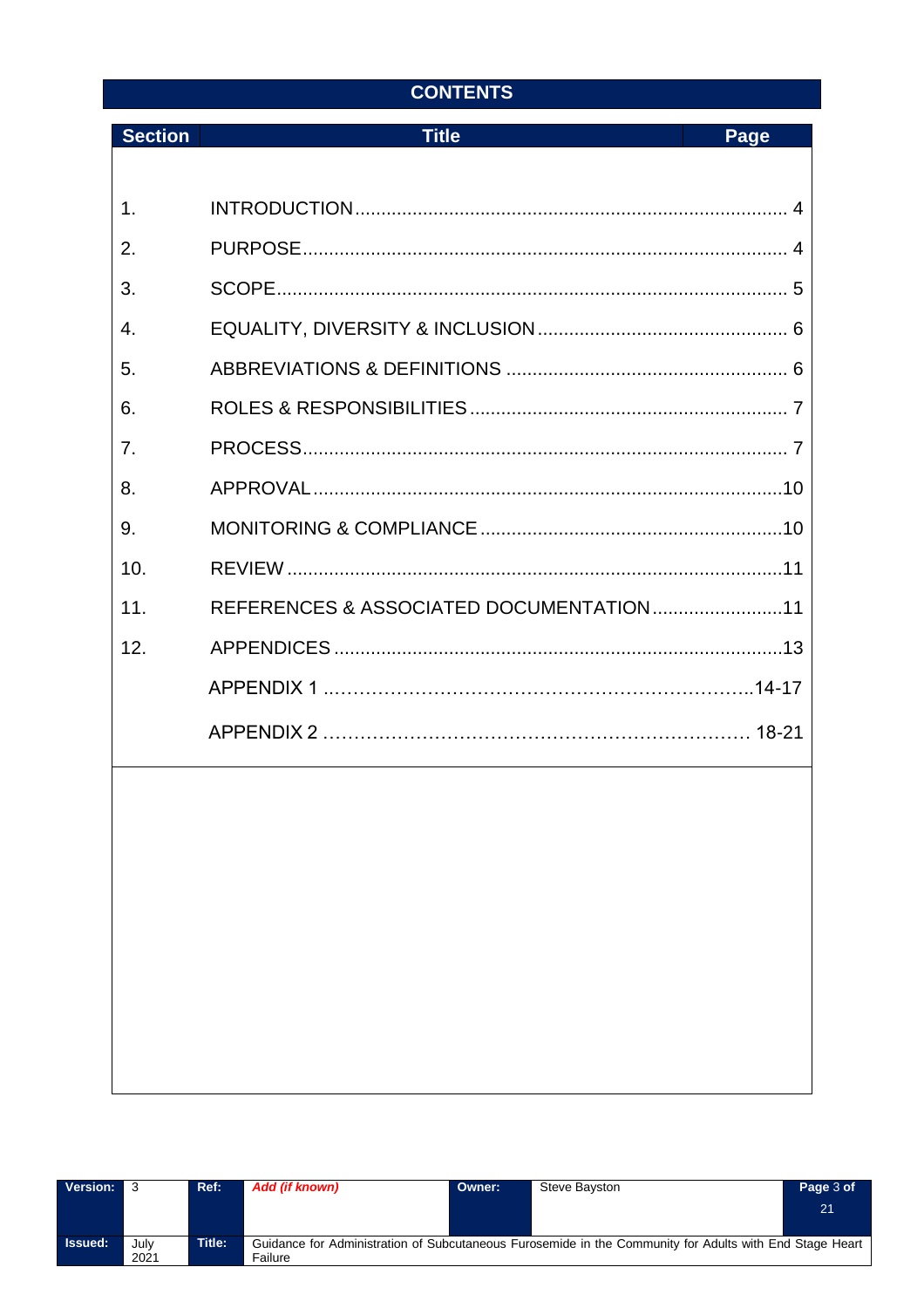### <span id="page-3-0"></span>**1. INTRODUCTION**

This document sets out guidance for the assessment and treatment of fluid overload due to end-stage heart failure with continuous subcutaneous infusion of furosemide.

These guidelines are NOT to be used for facilitating early discharge from hospital when a patient is receiving intravenous furosemide.

This document aims to provide clear guidance to healthcare professionals regarding the procedures that should be adopted when clinical responsibility for a patient on subcutaneous furosemide is shared between primary and secondary care.

Patient suitability and the decision to start subcutaneous furosemide in those with endstage heart failure should be a multidisciplinary approach – led by a consultant and/or specialist registrar in cardiology and consultant in palliative medicine and will involve heart failure specialist nurses, GP and community nursing staff.

#### <span id="page-3-1"></span>**2. PURPOSE**

The purpose of this document is to describe the Standard Operating Procedures for Administration of Continuous Subcutaneous Furosemide in the Community for Adults with End Stage Heart Failure.

Furosemide is a loop diuretic. It is the standard first line therapy used to alleviate symptoms of fluid retention in patients with heart failure.

Furosemide is usually administered by mouth or intravenously. The parenteral route can be useful in those with extensive oedema as oedema in the gut wall can reduce absorption of oral medication. Intravenous furosemide with specialist monitoring in a cardiology unit is the optimal medical management but some patients with end-stage heart failure would strongly prefer to stay at home and hospital admission is not acceptable to them. Using the subcutaneous route gives the patient the option to stay

| Version:       |              | Ref:   | <b>Add (if known)</b> | Owner: | Steve Bayston                                                                                           | Page 4 of |
|----------------|--------------|--------|-----------------------|--------|---------------------------------------------------------------------------------------------------------|-----------|
|                |              |        |                       |        |                                                                                                         | 21        |
| <b>Issued:</b> | July<br>2021 | Title: | Failure               |        | Guidance for Administration of Subcutaneous Furosemide in the Community for Adults with End Stage Heart |           |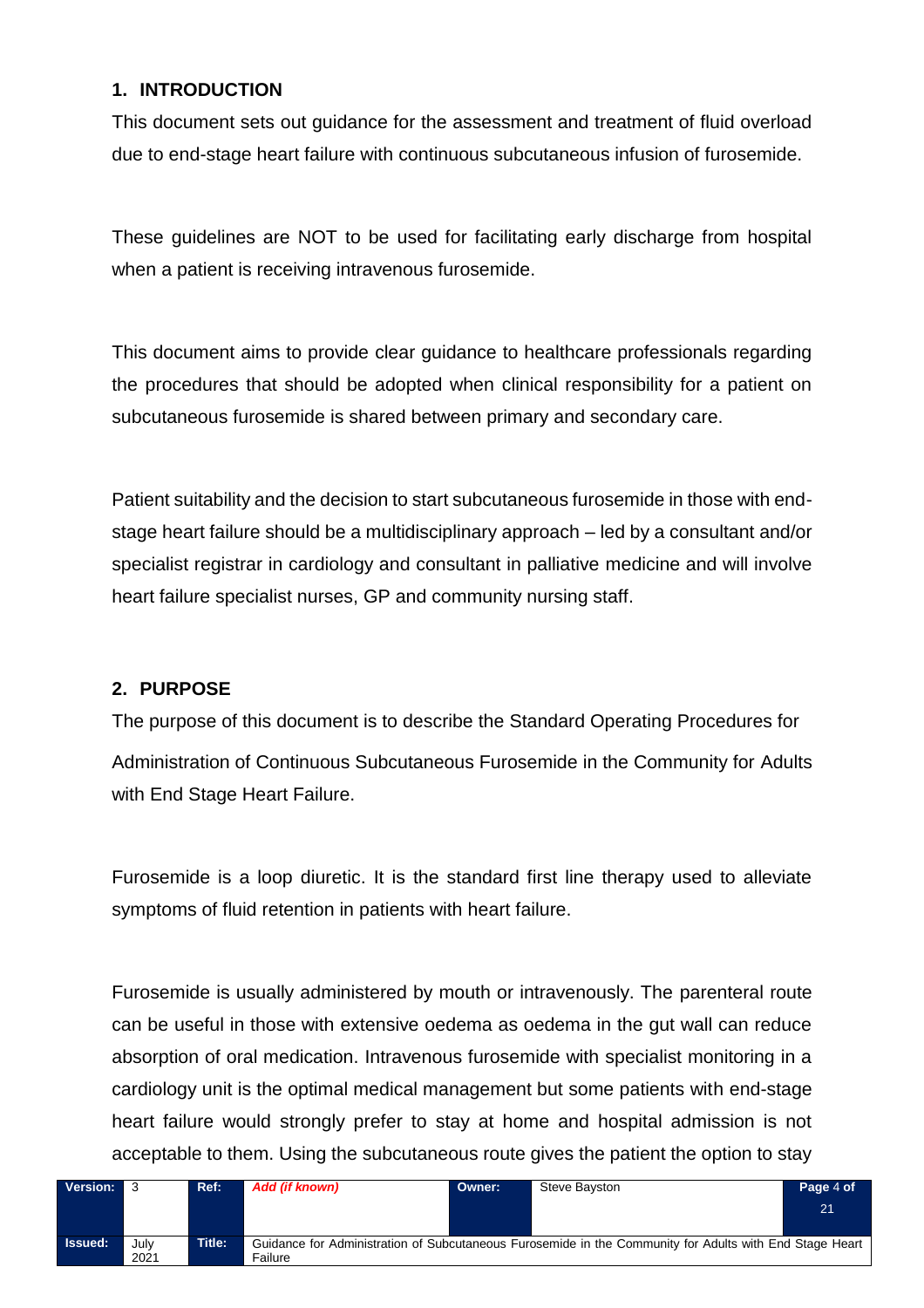in a community setting whilst trying to improve absorption of diuretic to alleviate symptoms. It avoids the necessity of intermittent intravenous furosemide and the siting of an intravenous cannula

The use of continuous subcutaneous infusion (CSCI) furosemide is largely empirically based on reports in healthy volunteers. However, an industry-led phase 3 trial of a branded, pH-adjusted formulation of SC furosemide vs IV furosemide in heart failure showed 100% bioavailability and equivalent diuresis at 8 hours and 24 hours following administration. Furosemide CSCI has been used safely and effectively for symptom control for patients with end-stage heart failure in other localities.

It is recommended that subcutaneous furosemide is used only in the context of this guidance and with regular audit.

# <span id="page-4-0"></span>**3. SCOPE**

Adult patients with end-stage heart failure, for whom starting subcutaneous furosemide is deemed appropriate by specialist teams as above.

Continuous subcutaneous furosemide infusion should only be prescribed after discussion between the individual patient and the Heart Failure Multi-Disciplinary Team (HF MDT). The team must agree that treatment outside hospital is appropriate, and the patient must prefer home/hospice treatment to hospital admission. Suitable patients are those who strongly prefer to remain at home/hospice rather than be admitted to hospital for symptom control, and in whom the HFMDT agree that care in the community is appropriate.

Note: Continuous subcutaneous furosemide infusion is not required routinely for end stage heart failure patients in the last days of life and oral diuretics should not be routinely converted to subcutaneous furosemide infusion when capacity to swallow oral medications is lost. If there is very poor peripheral perfusion in the terminal stage, subcutaneous absorption may be limited and alternative measures such as antimuscarinics, buccal nitrates or sedation may be needed to alleviate terminal

| Version: |              | Ref:   | <b>Add (if known)</b> | Owner: | Steve Bayston                                                                                           | Page 5 of |
|----------|--------------|--------|-----------------------|--------|---------------------------------------------------------------------------------------------------------|-----------|
|          |              |        |                       |        |                                                                                                         | 21        |
| Issued:  | July<br>2021 | Title: | Failure               |        | Guidance for Administration of Subcutaneous Furosemide in the Community for Adults with End Stage Heart |           |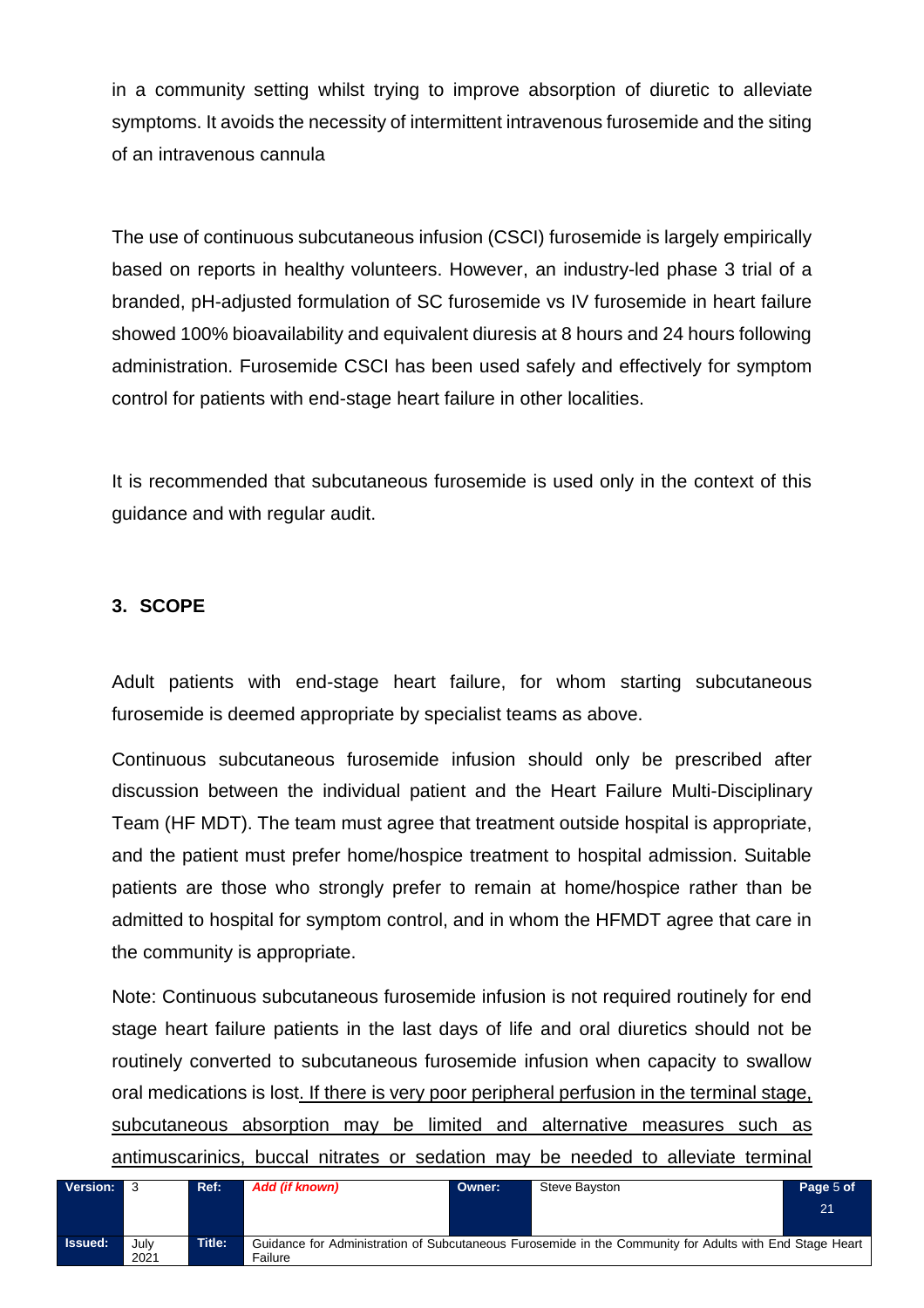pulmonary oedema. Just In Case drugs should be prescribed in anticipation of symptoms and CSCI of symptom control medications considered on an individual basis.

#### <span id="page-5-0"></span>**4. EQUALITY, DIVERSITY & INCLUSION**

City Health Care Partnership is committed to developing, supporting and sustaining an inclusive and diverse workforce that is representative of the community that it services. Equally we are committed to the provision of services that respects our increasingly diverse populations and which promotes equality and access and care. Our culture promotes equality and fairness for all in our employment and care and actively discourages and form of discrimination.

#### <span id="page-5-1"></span>**5. ABBREVIATIONS & DEFINITIONS**

| <b>CHCP</b>  | <b>City Health Care Partnership</b>            |
|--------------|------------------------------------------------|
| <b>BNF</b>   | <b>British National Formulary</b>              |
| <b>HFMDT</b> | <b>Heart Failure Multidisciplinary Team</b>    |
| <b>CSCI</b>  | <b>Continuous Subcutaneous Infusion</b>        |
| <b>SC</b>    | Subcutaneous                                   |
| IV           | Intravenous                                    |
| mg           | milligram                                      |
| kg           | kilogram                                       |
| ml           | millilitre                                     |
| Amps         | Ampoules                                       |
| β            | <b>Beta</b>                                    |
| <b>GP</b>    | <b>General Practitioner</b>                    |
| <b>POS</b>   | <b>Palliative Care Outcome Scale</b>           |
| <b>AKPS</b>  | Australia-modified Karnofsky Performance Scale |

| Version: |              | Ref:          | <b>Add (if known)</b> | Owner: | Steve Bayston                                                                                           | Page 6 of |
|----------|--------------|---------------|-----------------------|--------|---------------------------------------------------------------------------------------------------------|-----------|
|          |              |               |                       |        |                                                                                                         | 21        |
|          |              |               |                       |        |                                                                                                         |           |
| Issued:  | July<br>2021 | <b>Title:</b> | Failure               |        | Guidance for Administration of Subcutaneous Furosemide in the Community for Adults with End Stage Heart |           |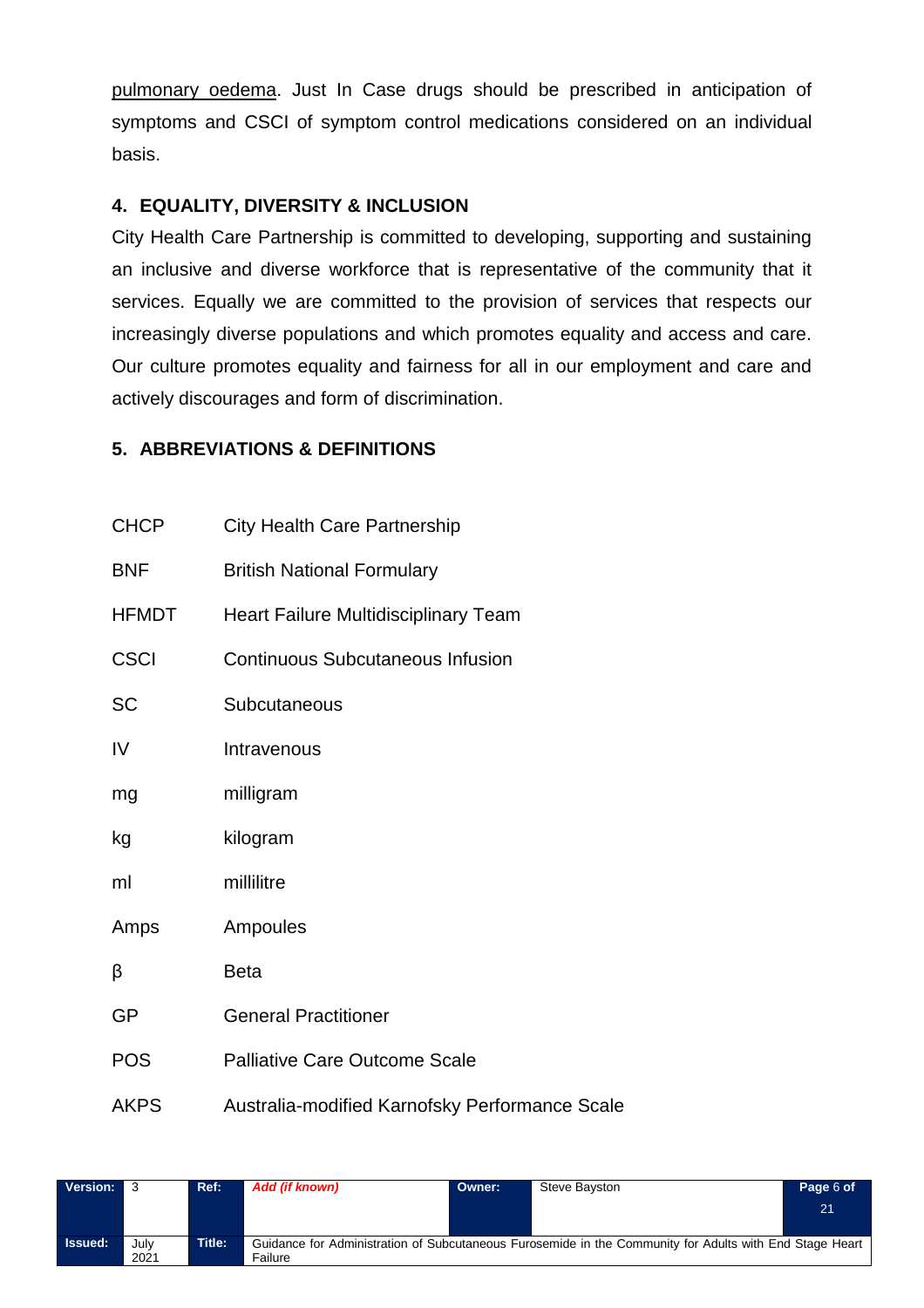#### <span id="page-6-0"></span>**6. ROLES & RESPONSIBILITIES**

Furosemide CSCI for end stage heart failure patients should be delivered and monitored through a multi-disciplinary approach. All staff involved should familiarise themselves with the guidance.

The clinicians involved in the decision to start CSCI furosemide will be documented in the patients care plan. The clinician responsible for patient re-assessment will be documented in the care plan.

Heart failure specialist nurses will identify patients who may be suitable for CSCI furosemide and discuss with the HFMDT. This does not mean waiting until the next formal meeting but discussed with the relevant disciplines in the interim.

Palliative Care Nurses who identify a potentially suitable patient will initially discuss with a Palliative Care Consultant before Consultant Cardiologist. Again, this does not mean waiting until the next formal meeting but can be discussed with the relevant disciplines.

Cardiology consultants will offer guidance regarding monitoring and titration of diuretics. Specialist Palliative Care clinicians provide holistic needs assessment and advice regarding subcutaneous infusion delivery.

Primary Care teams will be involved in discussions regarding suitability for this treatment. GPs will not be asked to prescribe supplies of furosemide and diluent. This will be done by the heart failure specialist team following discussions at the HFMDT. The District Nursing team will be responsible for delivering the subcutaneous infusion as prescribed and according to the syringe driver policy in the community setting.

| Version: |      | Ref:          | Add (if known) | Owner: | Steve Bayston                                                                                           | Page 7 of |
|----------|------|---------------|----------------|--------|---------------------------------------------------------------------------------------------------------|-----------|
|          |      |               |                |        |                                                                                                         | 21        |
|          |      |               |                |        |                                                                                                         |           |
| Issued:  | Julv | <b>Title:</b> |                |        | Guidance for Administration of Subcutaneous Furosemide in the Community for Adults with End Stage Heart |           |
|          | 2021 |               | Failure        |        |                                                                                                         |           |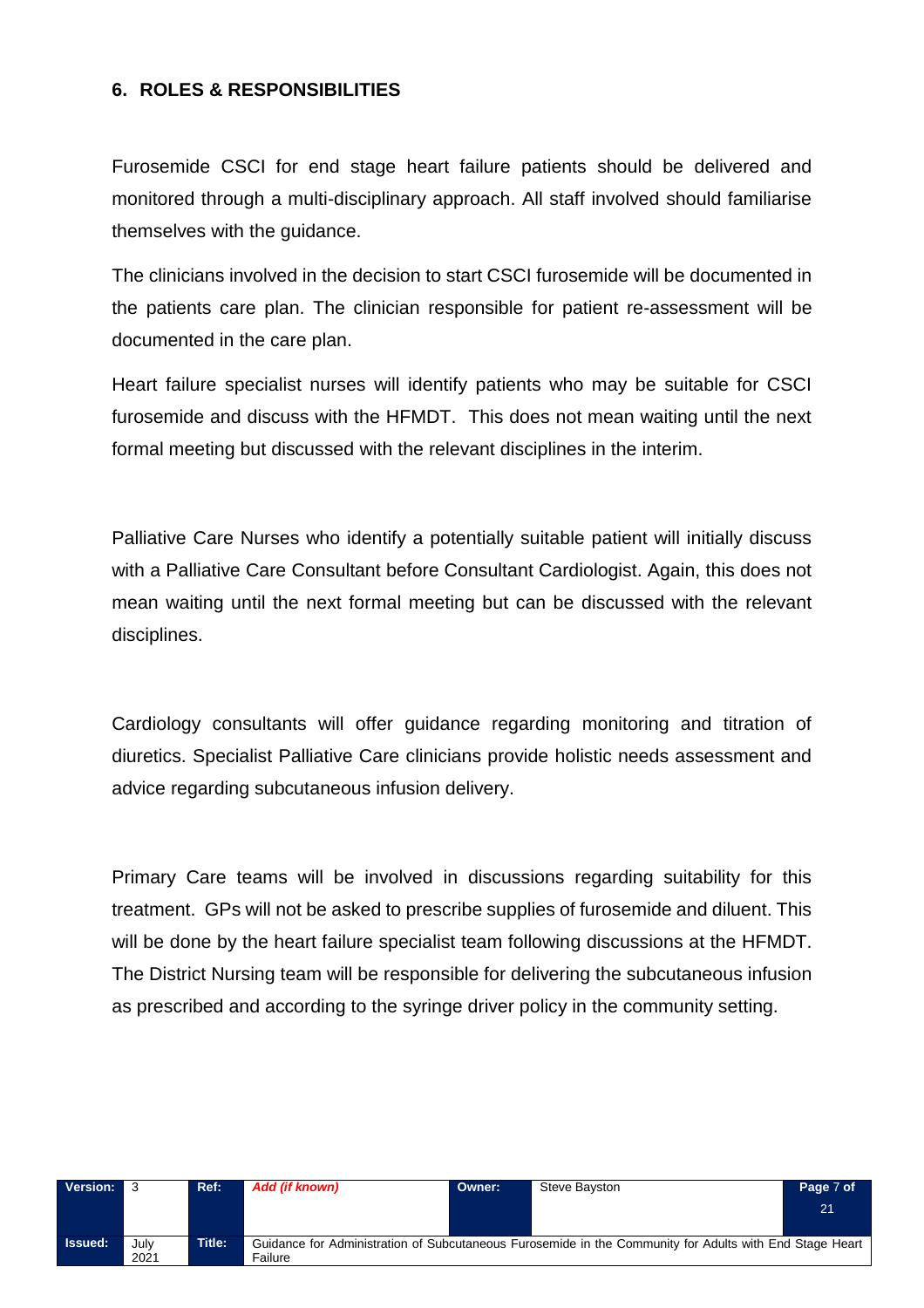# <span id="page-7-0"></span>**7. PROCESS**

A plan for monitoring and advice (Appendix 1) will be agreed for each individual by the HFMDT. The plan will be within the electronic patient record on SystmOne. Integrated cross-specialty working will underpin patient management and review (community heart failure and palliative care teams along with primary care) and as such, consent for SystmOne sharing should be confirmed with the patient. If a GP practice does not use SystmOne, the care plan will be sent for scanning into the patient record used by the GP practice. If a patient is admitted into hospital, this care plan will be communicated with the hospital team as soon as possible.

**Calculating the starting dose**: All starting doses will be recommended by the HFMDT. The previous oral 24 hour requirement should be used as a starting dose and titrated up or down according to response. For example, if the patient has been taking 120mg oral furosemide in 24 hours, start on 120mg/24 hours in the syringe pump. This should be reviewed every 24 hours aiming for a daily weight loss of at least 1kg/day. Note: Oral bumetanide 1mg is equivalent to 40mg oral furosemide.

Daily weight is a useful guide for monitoring diuresis, with the aim of achieving weight loss of at least 1kg/day. Some patients may benefit symptomatically but not achieve a 1kg/day weight loss: the situation should be assessed individually. Some patients may not be able to weigh themselves and alternate assessment strategies will be documented in the care plan. Review will be daily with change in syringe driver by community nursing team. The plan of care will state clearly what is to be assessed during syringe driver change, including the frequency of observations and monitoring of renal function. The plan of care will name the clinician whom the community nursing team will report to in the case of concerns during review of the patient. This may be the heart failure specialist nurse if the patient is under their care, or GP or community palliative care team. If the patient is under the care of the heart failure nurse and receiving CSCI furosemide at a time when the heart failure nurse is not on duty, an alternative contact will be documented in the care plan. Advice can be sought from Dove House Hospice and/or cardiology registrar.

| Version: 1 |              | Ref:   | Add (if known) | Owner: | Steve Bayston                                                                                           | Page 8 of<br>21 |
|------------|--------------|--------|----------------|--------|---------------------------------------------------------------------------------------------------------|-----------------|
| Issued:    | July<br>2021 | Title: | Failure        |        | Guidance for Administration of Subcutaneous Furosemide in the Community for Adults with End Stage Heart |                 |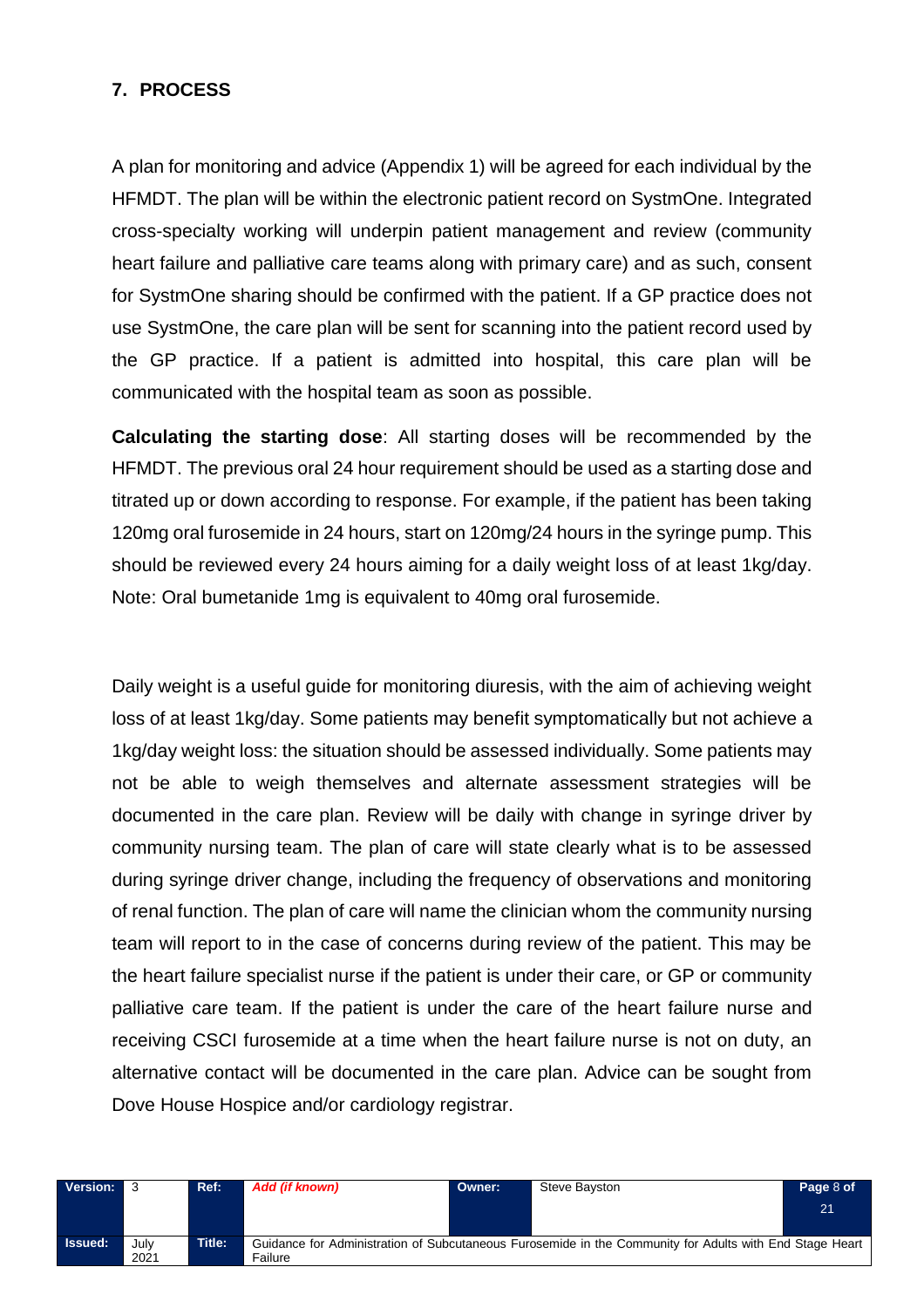If, on review by the named clinician stated in care plan, subcutaneous administration is ineffective for symptom control, the patient will be reassessed and a new management plan created. Admission to hospital may be considered as part of this revised management plan, if appropriate for the individual.

If a weight loss of 1kg/day has not been achieved after 48 hours and patient remains symptomatic, consider increasing CSCI furosemide by 50% and discuss management plan with the lead clinicians (cardiology and palliative medicine).

If symptoms improve with the administration of subcutaneous furosemide, it may be appropriate for the infusion to be discontinued and oral medicines restarted.

**Prescribing**: Furosemide ampoules have a concentration of furosemide 10mg/ml in 2ml or 5ml ampoules. The preferred diluent for subcutaneous furosemide is sodium chloride 0.9% injection (10ml amps) which will also need to be prescribed. Furosemide is unlicensed for subcutaneous administration.

**Cautions**: Increased risk of hypokalaemia with steroids and β-adrenergic receptor agonists.

Blood pressure should be monitored as hypotension can result from diuresis. Renal function is usually impaired in end-stage heart failure. The frequency of monitoring blood tests during furosemide CSCI therapy will depend upon the individual patient.

**Undesirable effects**: For full list see manufacturers Summary of Product Characteristics, the BNF and the current Palliative Care Formulary. Information is also available at [www.palliativedrugs.com](http://www.palliativedrugs.com/) .

| Version:       |              | Ref:   | Add (if known) | Owner: | Steve Bayston                                                                                           | Page 9 of |
|----------------|--------------|--------|----------------|--------|---------------------------------------------------------------------------------------------------------|-----------|
|                |              |        |                |        |                                                                                                         | 21        |
|                |              |        |                |        |                                                                                                         |           |
| <b>Issued:</b> | July<br>2021 | Title: | Failure        |        | Guidance for Administration of Subcutaneous Furosemide in the Community for Adults with End Stage Heart |           |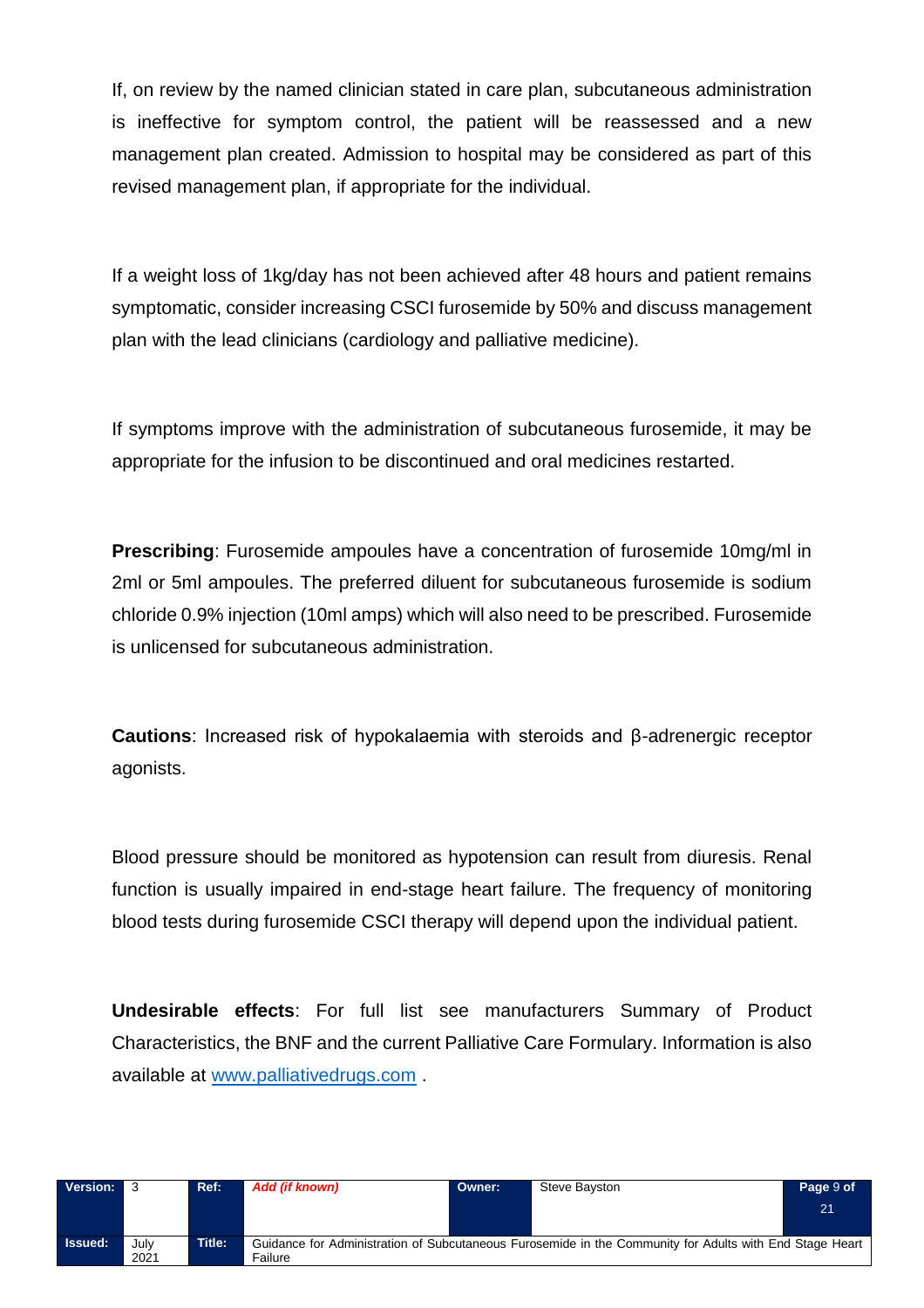As recommended by the BNF, in situations of symptom management/palliative care the prescribing physician will judge the best interests of the patient. Syringe driver site reactions may occur though most are mild but occasionally these can be more troublesome. Daily inspection is mandatory and re-siting is necessary at the first sign or symptom of a site reaction (redness, swelling, pain).

**Setting up the Syringe Pump**: Please refer to and follow the syringe pump policy.

Choose the appropriate syringe size 10ml, 20ml or 30ml for the volume to be infused.

A diluent may or may not be necessary. The furosemide can be diluted with sodium chloride 0.9%. Note: furosemide **must not** be diluted in glucose solutions.

For larger doses, syringe pumps running over a 24h period can use undiluted furosemide to increase maximum dose. An alternative is to have 2 syringe pumps running in parallel over a 24h period which will allow a higher dose.

There is no firm evidence for the combination of furosemide with other subcutaneous drugs. **If other medications are required, a separate pump should be used**

#### **Recommended infusion Sites**

- Upper chest
- Upper anterior aspect of arms

Sites maybe restricted in heart failure patients due to potential oedema. Other sites to be avoided are bony prominences and areas where tissue is damaged as this impacts upon absorption.

# <span id="page-9-0"></span>**8. APPROVAL**

This SOP has been reviewed and approved by the stakeholders identified on the document checklist submitted to the Therapeutics & Pathways Group which reviewed the checklist and ratified this document.

#### <span id="page-9-1"></span>**9. MONITORING & COMPLIANCE**

The application of this SOP will be discussed and reviewed within clinical supervision/ the compliance with this SOP will be audited within the services annual audit plan.

| Version:       |      | Ref:   | <b>Add (if known)</b> | Owner: | Steve Bayston                                                                                           | Page 10 of |
|----------------|------|--------|-----------------------|--------|---------------------------------------------------------------------------------------------------------|------------|
|                |      |        |                       |        |                                                                                                         | 21         |
|                |      |        |                       |        |                                                                                                         |            |
| <b>Issued:</b> | July | Title: |                       |        | Guidance for Administration of Subcutaneous Furosemide in the Community for Adults with End Stage Heart |            |
|                | 2021 |        | Failure               |        |                                                                                                         |            |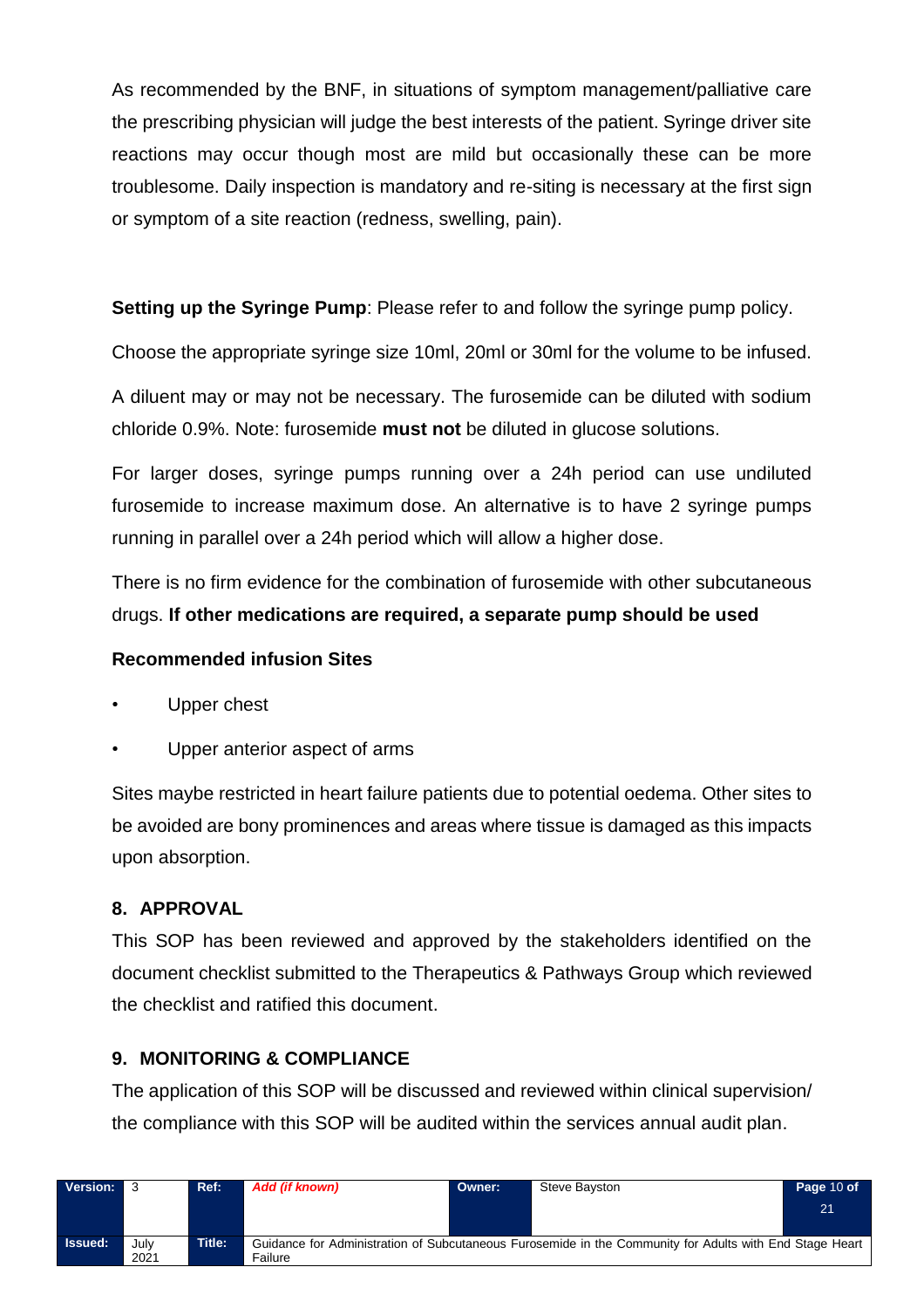- Management of fluid overload duration of furosemide CSCI treatment, doses, monitoring
- Relief of symptoms such as breathlessness and fatigue
- Patient reported outcomes such as sleeping patterns and general comfort (for those known to the specialist palliative care team, palliative care outcome measures; POS, AKPS and Phase of Illness should be recorded pre and post intervention)
- Complications including infusion site problems and syringe pump problems
- Documentation of verbal consent, including discussion of benefit and risk
- Achievement of preferred place of care

Audit form (Appendix 2) should be completed following an episode of CSCI furosemide. This monitoring and data collection sheet should be completed at every clinical review. Once treatment is complete, the form should be sent to the heart failure specialist nurse team for collation of data

#### <span id="page-10-0"></span>**10.REVIEW**

This SOP will be reviewed every 3 years or sooner if prompted by changes in legislation or best practice requirements. Audit and evaluation tools may be developed independently without the need to revise this guideline.

#### <span id="page-10-1"></span>**11.REFERENCES & ASSOCIATED DOCUMENTATION**

Diuretic Effects of Subcutaneous Furosemide In Human Volunteer: A Randomised Pilot Study.

Arun K Vernea; Jack H Da Silva; David R Kuhl

The Annals of Pharmacology 2004

Management of End Stage Cardiac Failure

M J Johnson

Post Graduate Medical Journal June 2007; 83(980): 395-401

| Version: |      | Ref:   | Add (if known) | Owner: | Steve Bayston                                                                                           | Page 11 of |
|----------|------|--------|----------------|--------|---------------------------------------------------------------------------------------------------------|------------|
|          |      |        |                |        |                                                                                                         | 21         |
|          |      |        |                |        |                                                                                                         |            |
| Issued:  | July | Title: |                |        | Guidance for Administration of Subcutaneous Furosemide in the Community for Adults with End Stage Heart |            |
|          | 2021 |        | Failure        |        |                                                                                                         |            |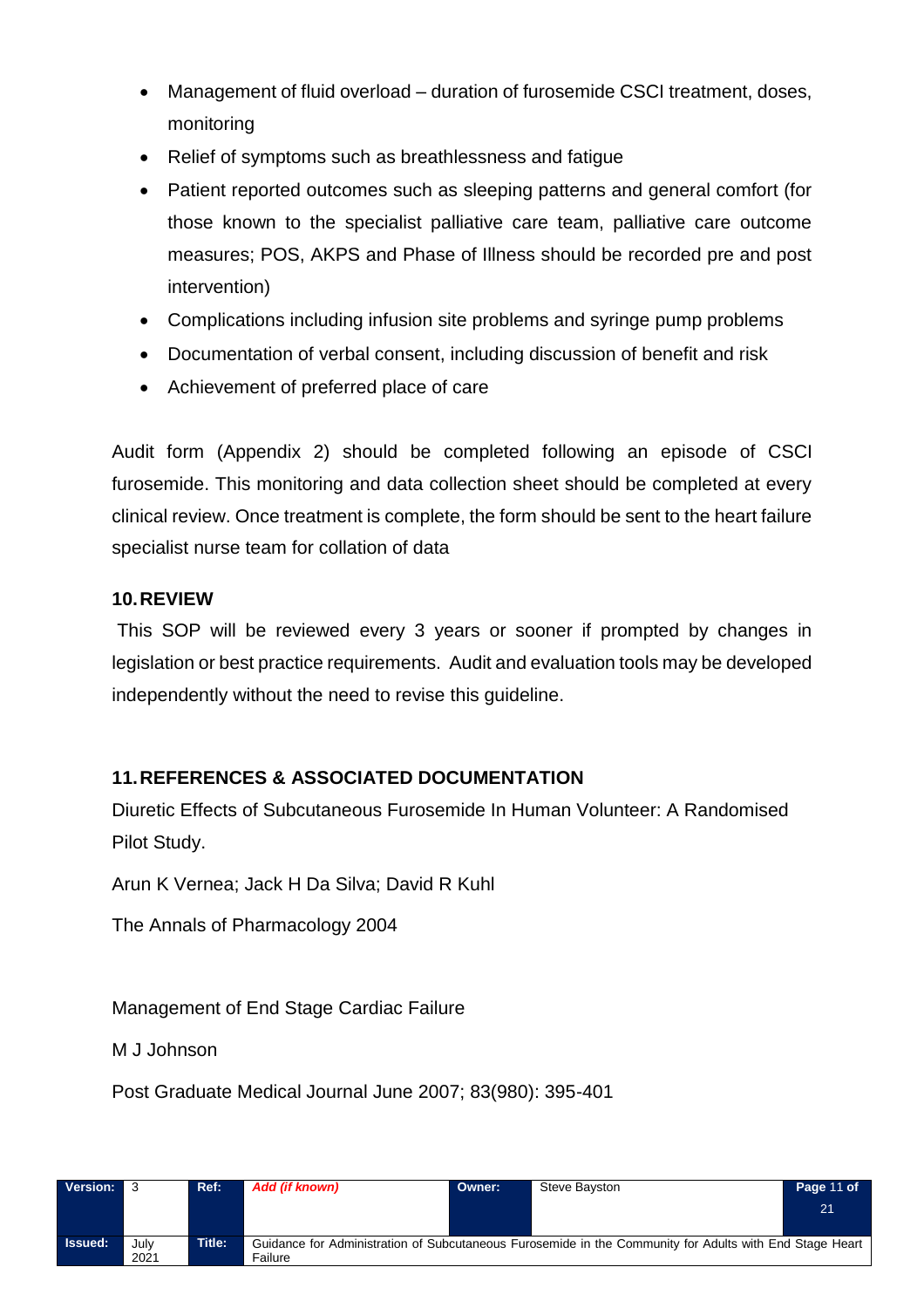Subcutaneous administration of drugs in the elderly: Survey of practice and systematic literature review

C Fonzo-Christe; C Vukasovic; A Wasilewski-Rosca; P Bonnabry

Palliative Medicine April 1 2005,19(3), 208-219

Is there a role for subcutaneous furosemide in the community and hospice management of end-stage heart failure? Zacharias H, Raw J, Nunn Anne, Parsons, S, Johnson MJ Palliative Medicine. 2011;25:658 - 663

Subcutaneous Furosemide

M A Goenaga; M Millett; E Sanchez; C Gorde; JA Carrera; E Arzellus Annals of Pharmacotherapy October 1 2004, 38 (10), p1751

Furosemide

LA Trissel. Handbook on Injectable Drugs 14th Edn 2007 American Society of Health System Pharmacists

Improving Outcomes In Chronic Heart Failure

Simon Stewart, Linda Blue

BMJ Books 2004

Heart Failure and Palliative Care a team approach

Miriam Johnson and Richard Lehman, 2nd Edition 2015, Routledge

The Royal Marsden Manual of Clinical Nursing Procedures Fifth Edition

| <b>Version:</b> |              | Ref:   | <b>Add (if known)</b> | Owner: | Steve Bayston                                                                                           | Page 12 of |
|-----------------|--------------|--------|-----------------------|--------|---------------------------------------------------------------------------------------------------------|------------|
|                 |              |        |                       |        |                                                                                                         | 21         |
|                 |              |        |                       |        |                                                                                                         |            |
| <b>Issued:</b>  | July<br>2021 | Title: | Failure               |        | Guidance for Administration of Subcutaneous Furosemide in the Community for Adults with End Stage Heart |            |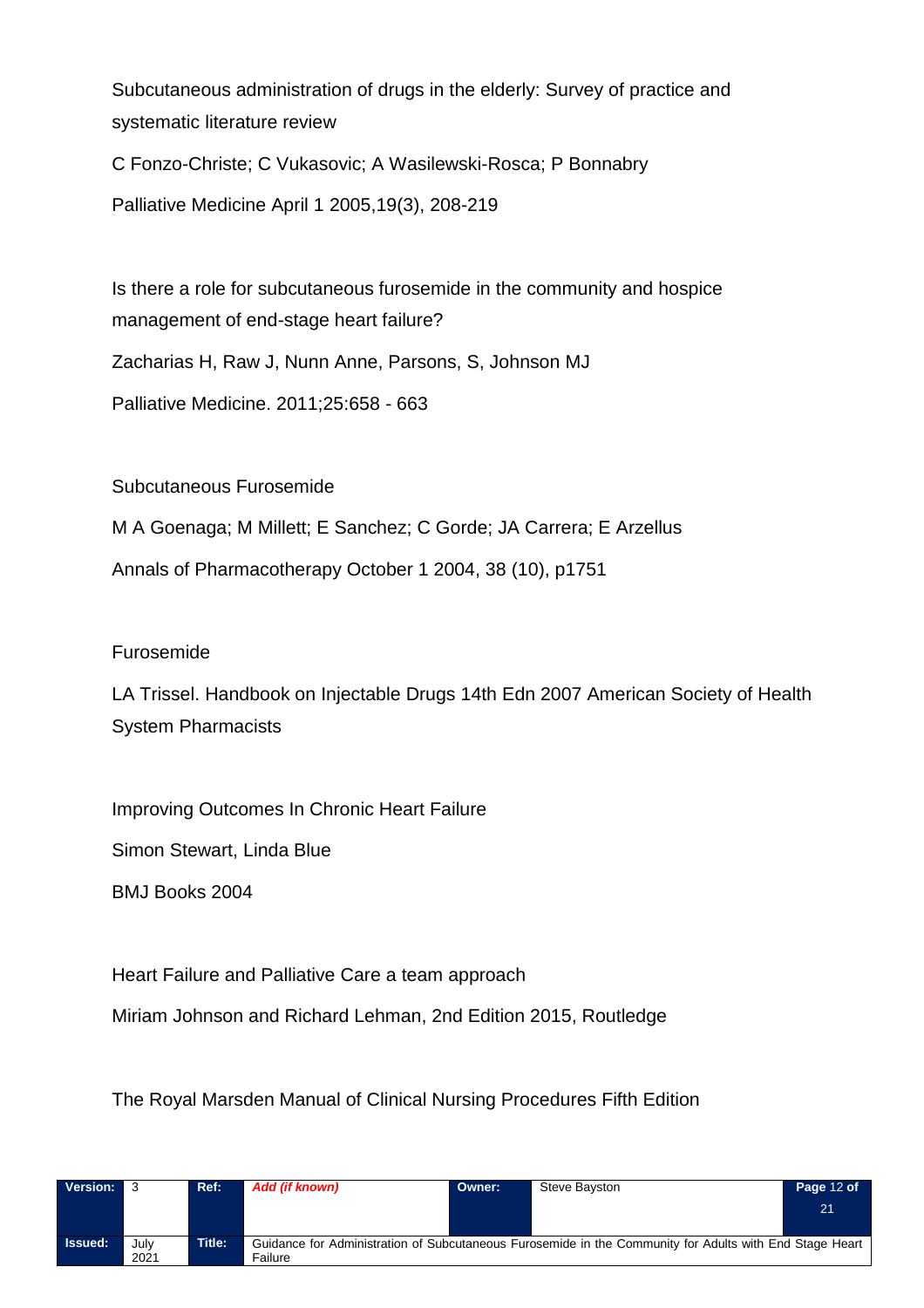BNF – Current edition

Therapeutic control of fluid balance in chronic heart failure.

Clark AL, Coletta AP, Cleland JGF.

In: Oxford Textbook of Heart Failure. OUP, 2011

V1 Adapted from NHS Doncaster and Bassetlaw APC Guidance for the Prescribing of Subcutaneous Furosemide by Bolus or Syringe Driver for Heart Failure by Melinda Presland, Macmillan Palliative Care Pharmacist, City Healthcare Partnership CIC Hull.

V2 incorporated Guideline for the administration of subcutaneous furosemide in the Community Setting. (York & Selby, Scarborough & Ryedale localities) Authors: Janet Raw Heart Failure Nurse Specialist, Tim Houghton Consultant Cardiologist and Miriam Johnson Professor of Palliative Medicine, September 2016.

#### <span id="page-12-0"></span>**12.APPENDICES**

Associated Documents – Appendix 1

Community Care Plan for Continuous Subcutaneous Infusion of Furosemide

| Version: |              | Ref:   | <b>Add (if known)</b> | Owner: | Steve Bayston                                                                                           | Page 13 of |
|----------|--------------|--------|-----------------------|--------|---------------------------------------------------------------------------------------------------------|------------|
|          |              |        |                       |        |                                                                                                         | 21         |
|          |              |        |                       |        |                                                                                                         |            |
| Issued:  | July<br>2021 | Title: | Failure               |        | Guidance for Administration of Subcutaneous Furosemide in the Community for Adults with End Stage Heart |            |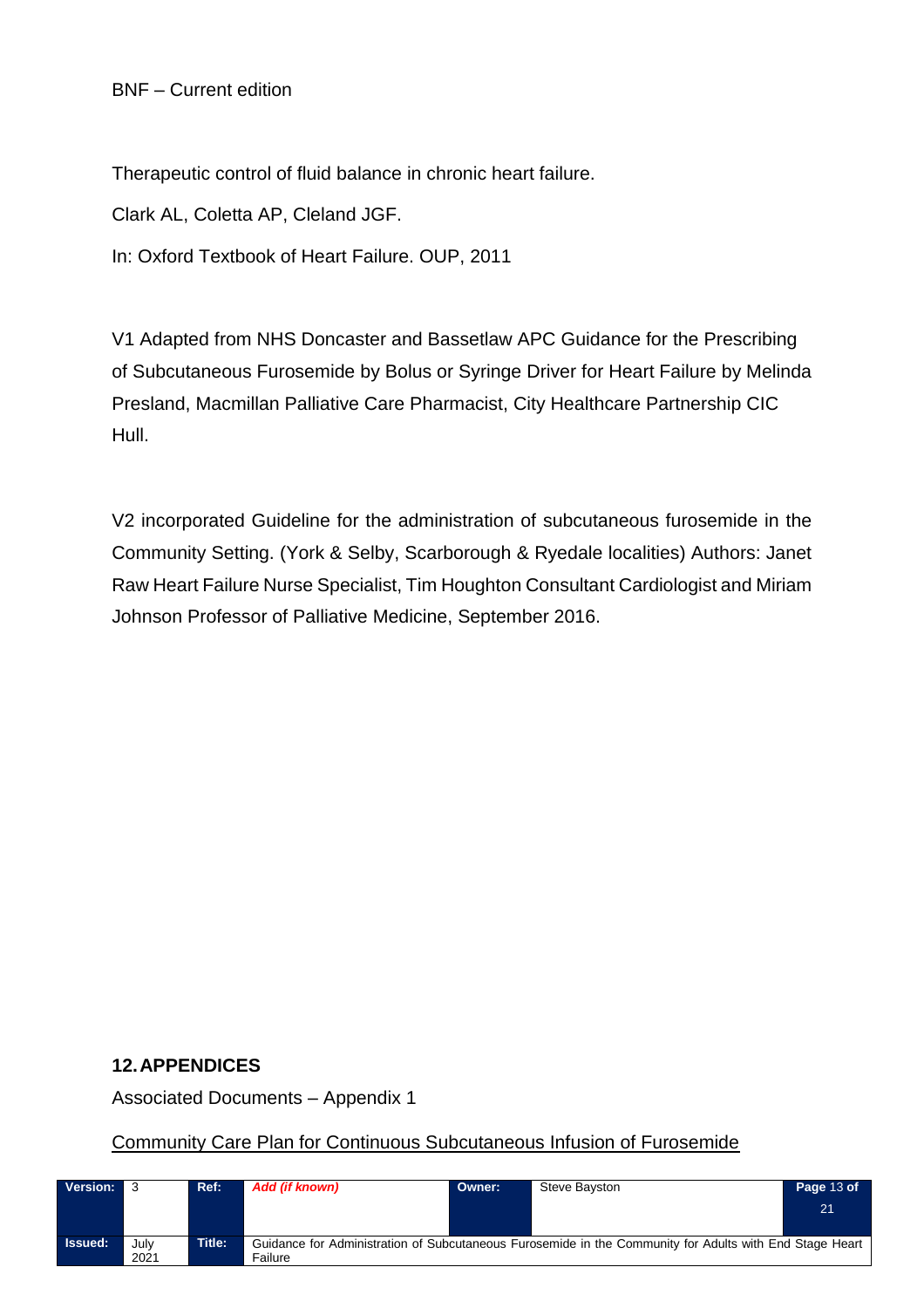| <b>Patient Details:</b> | Name:              |  |
|-------------------------|--------------------|--|
|                         | Address:           |  |
|                         | Date of Birth:     |  |
|                         | <b>NHS Number:</b> |  |

| Clinicians consulted in decision to start |  |
|-------------------------------------------|--|
| care plan:                                |  |
|                                           |  |
| Signature:                                |  |
|                                           |  |
|                                           |  |

| <b>Furosemide Dose:</b> | mg/24 hours   Diluent: |  |
|-------------------------|------------------------|--|
|                         |                        |  |

| Clinical symptom assessment (oedema, breathlessness):              |
|--------------------------------------------------------------------|
|                                                                    |
|                                                                    |
|                                                                    |
|                                                                    |
|                                                                    |
|                                                                    |
|                                                                    |
|                                                                    |
|                                                                    |
|                                                                    |
|                                                                    |
|                                                                    |
| Monitoring Requirements: (e.g. blood pressure, weight, bloods etc) |
|                                                                    |
|                                                                    |
|                                                                    |

| Version:       |              | Ref:     | <b>Add (if known)</b> | Owner: | Steve Bayston                                                                                           | Page 14 of |
|----------------|--------------|----------|-----------------------|--------|---------------------------------------------------------------------------------------------------------|------------|
|                |              |          |                       |        |                                                                                                         |            |
| <b>Issued:</b> | July<br>2021 | Title: ' | Failure               |        | Guidance for Administration of Subcutaneous Furosemide in the Community for Adults with End Stage Heart |            |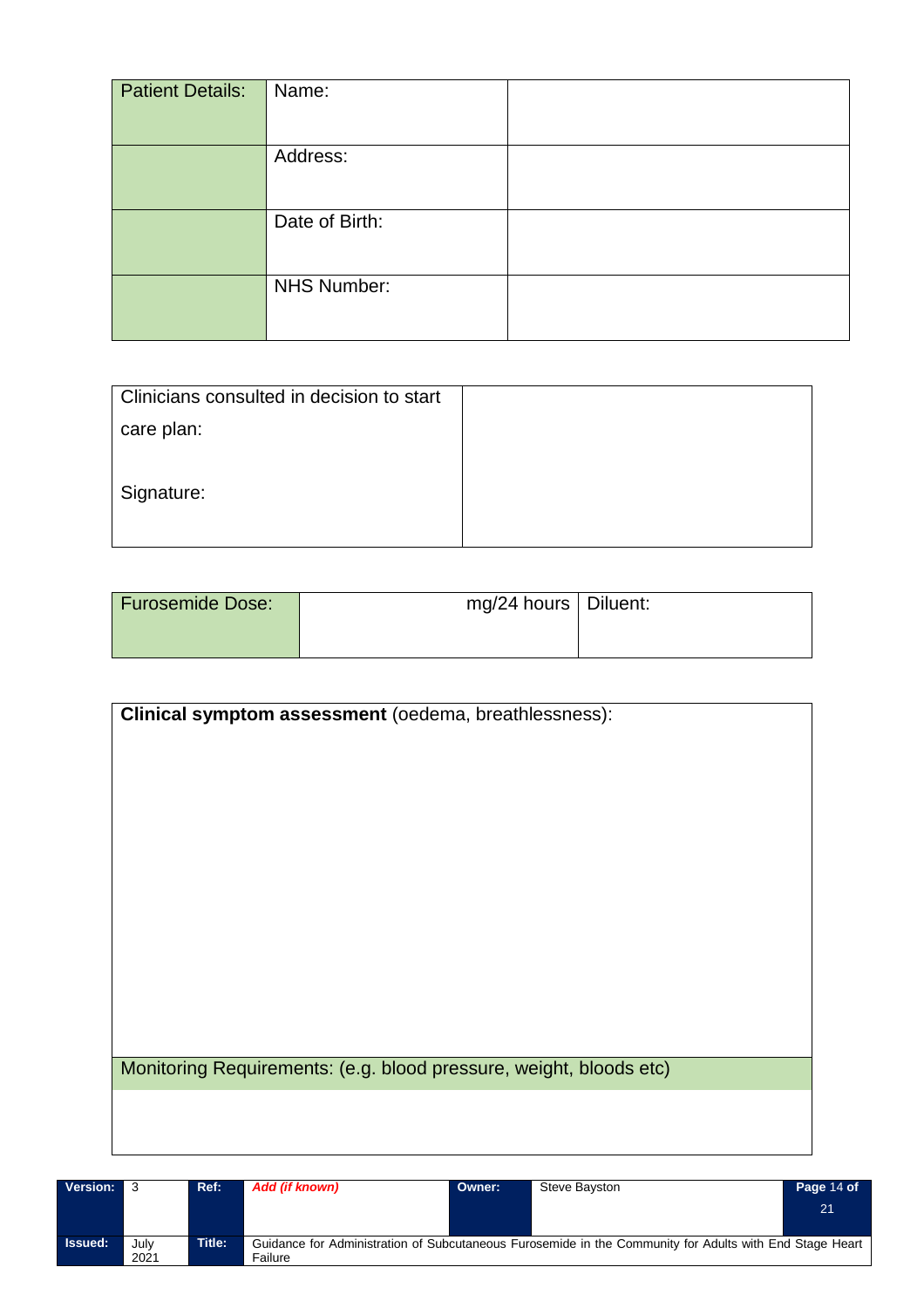**Review plan:** (*e.g. duration of treatment, stopping treatment) – see review record overleaf* 

Completed by: \_\_\_\_\_\_\_\_\_\_\_\_\_\_\_\_\_\_\_\_\_\_\_\_\_\_\_ Date: \_\_\_\_\_\_\_\_\_\_\_\_\_\_\_\_\_\_\_\_\_\_

|                 | <b>Review</b> |        | <b>Comments:</b>                                                                                                   |        |               | <b>Signature:</b> |                  |  |
|-----------------|---------------|--------|--------------------------------------------------------------------------------------------------------------------|--------|---------------|-------------------|------------------|--|
| Date:           |               |        | Including symptom assessment, any change in<br>dose/monitoring plan                                                |        |               |                   |                  |  |
| <b>Version:</b> | 3             | Ref:   | <b>Add (if known)</b>                                                                                              | Owner: | Steve Bayston |                   | Page 15 of<br>21 |  |
| <b>Issued:</b>  | July<br>2021  | Title: | Guidance for Administration of Subcutaneous Furosemide in the Community for Adults with End Stage Heart<br>Failure |        |               |                   |                  |  |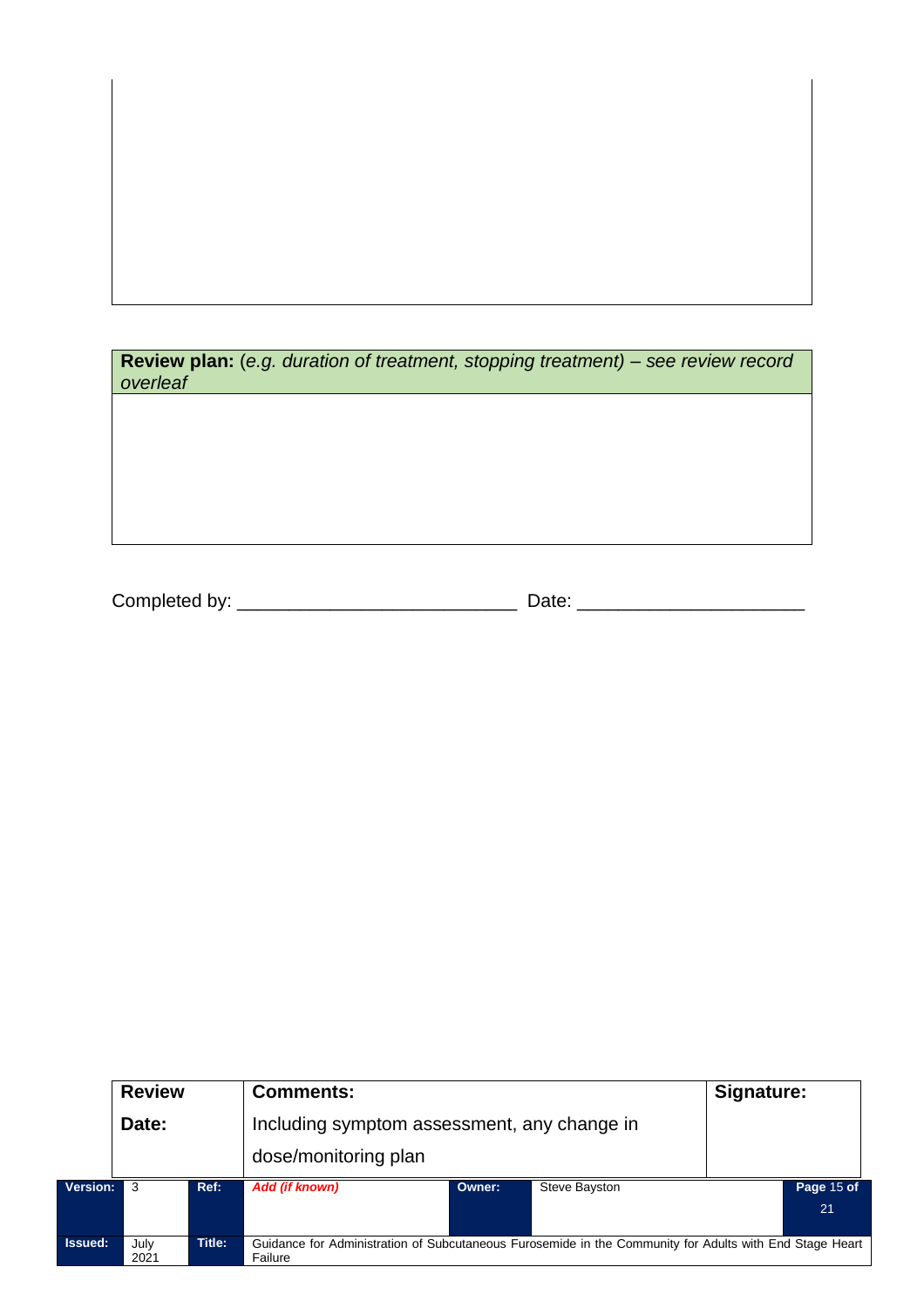| Version:       |              | Ref:   | Add (if known)                                                                                                     | Owner: | Steve Bayston | Page 16 of |  |  |
|----------------|--------------|--------|--------------------------------------------------------------------------------------------------------------------|--------|---------------|------------|--|--|
|                |              |        |                                                                                                                    |        |               | 21         |  |  |
|                |              |        |                                                                                                                    |        |               |            |  |  |
| <b>Issued:</b> | Julv<br>2021 | Title: | Guidance for Administration of Subcutaneous Furosemide in the Community for Adults with End Stage Heart<br>Failure |        |               |            |  |  |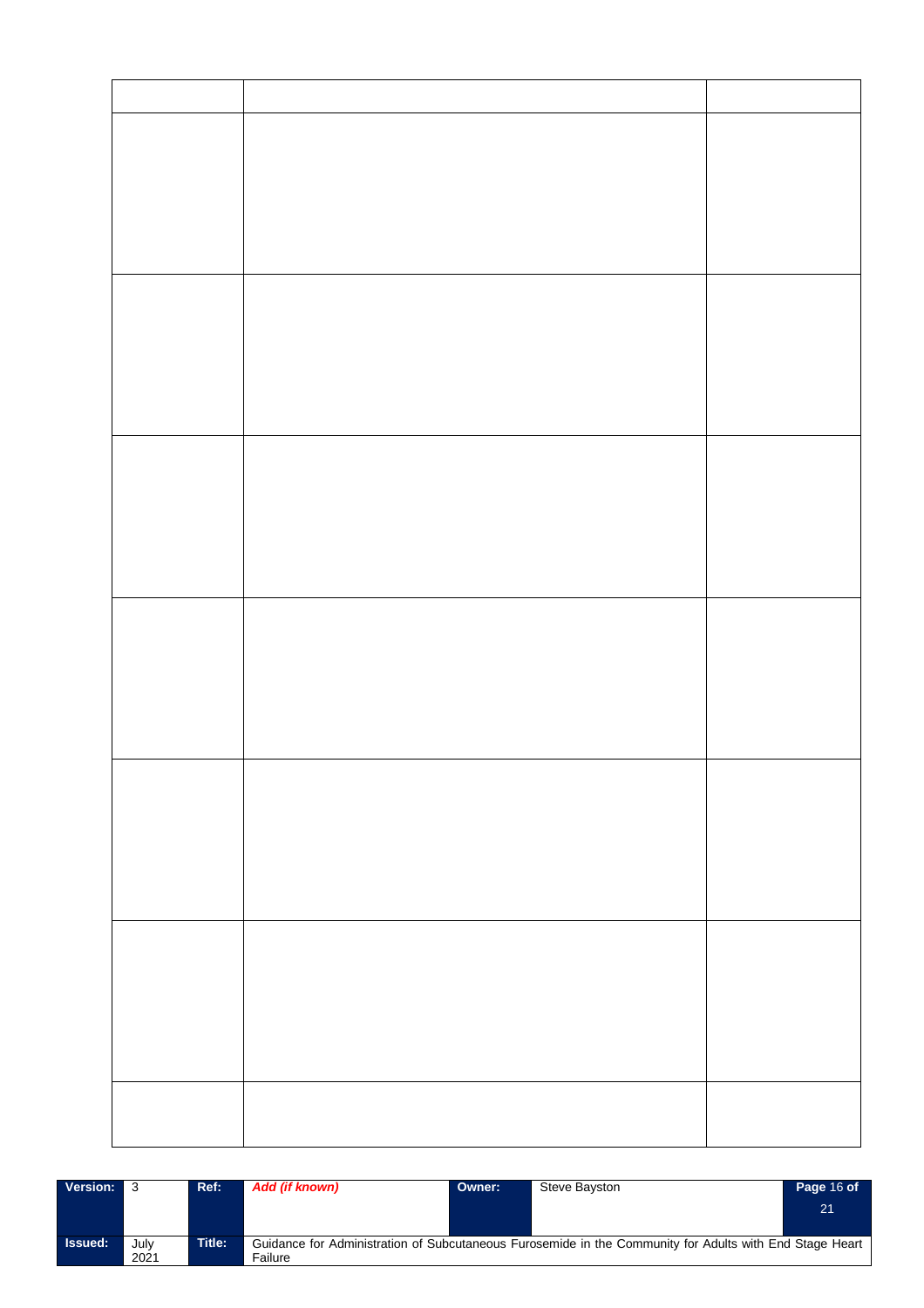# **Appendix 2 – Palliative Care/Heart Failure Data Collection Sheet**

| Version: |              | Ref:          | Add (if known)                                                                                                     | Owner: | Steve Bayston | Page 17 of |  |  |
|----------|--------------|---------------|--------------------------------------------------------------------------------------------------------------------|--------|---------------|------------|--|--|
|          |              |               |                                                                                                                    |        |               | 21         |  |  |
|          |              |               |                                                                                                                    |        |               |            |  |  |
| Issued:  | July<br>2021 | <b>Title:</b> | Guidance for Administration of Subcutaneous Furosemide in the Community for Adults with End Stage Heart<br>Failure |        |               |            |  |  |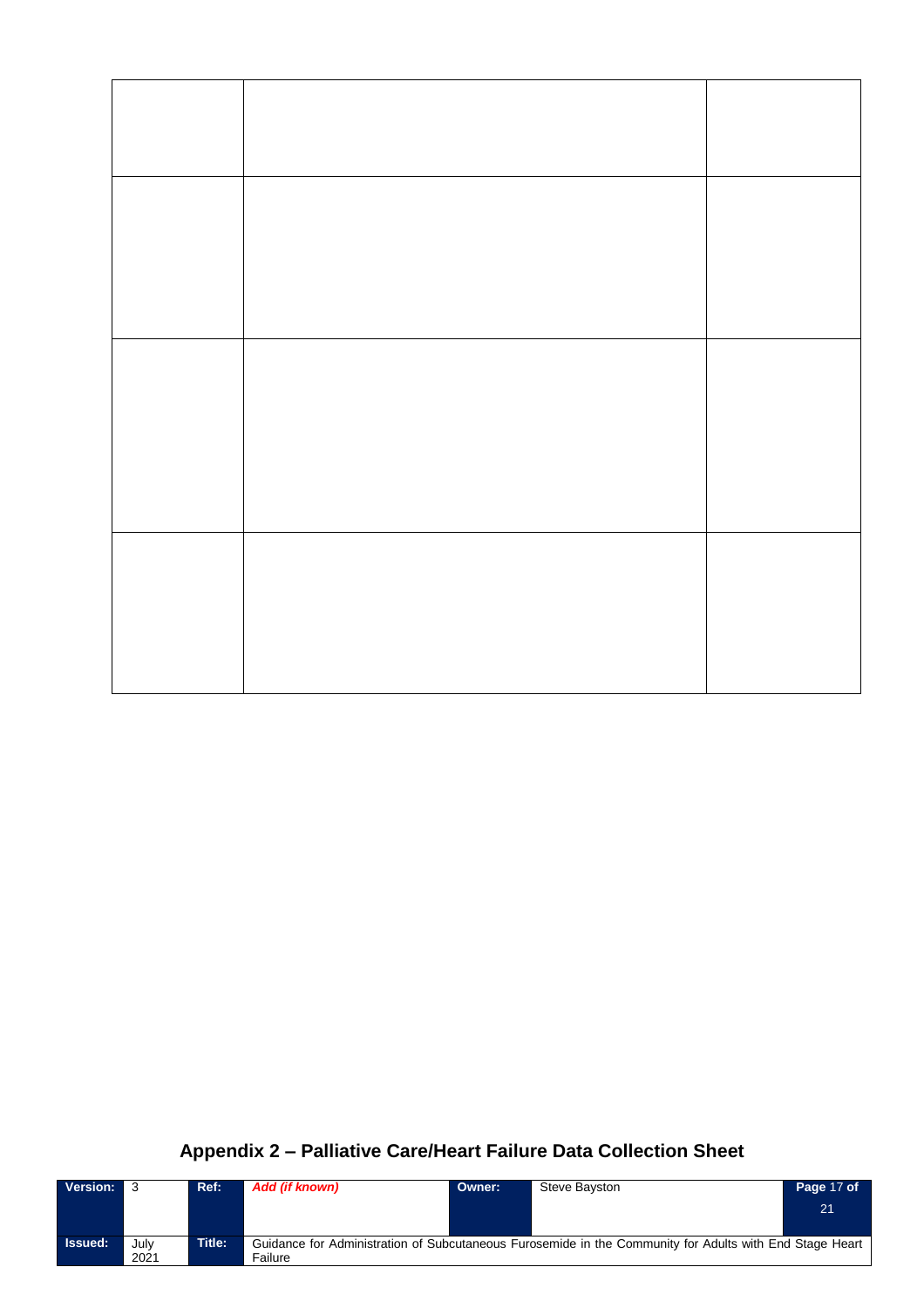| Patient ID (Initials and | Place of Care | <b>Starting Dose of CSCI</b> |
|--------------------------|---------------|------------------------------|
| NHS number)              |               |                              |
|                          |               |                              |
|                          |               |                              |
|                          |               |                              |
|                          |               |                              |
|                          |               |                              |
|                          |               |                              |
|                          |               |                              |
|                          |               |                              |
|                          |               |                              |
|                          |               |                              |
|                          |               |                              |
|                          |               |                              |
|                          |               |                              |
|                          |               |                              |
|                          |               |                              |
|                          |               |                              |

# **\* Please complete Baseline prior to commencing syringe driver**

|                |              |        |                       | <b>Baseline</b>                                                                                         |        |               | <b>Final Day</b> |                  |  |
|----------------|--------------|--------|-----------------------|---------------------------------------------------------------------------------------------------------|--------|---------------|------------------|------------------|--|
| Version:       | 3            | Ref:   | <b>Add (if known)</b> |                                                                                                         | Owner: | Steve Bayston |                  | Page 18 of<br>21 |  |
| <b>Issued:</b> | July<br>2021 | Title: | Failure               | Guidance for Administration of Subcutaneous Furosemide in the Community for Adults with End Stage Heart |        |               |                  |                  |  |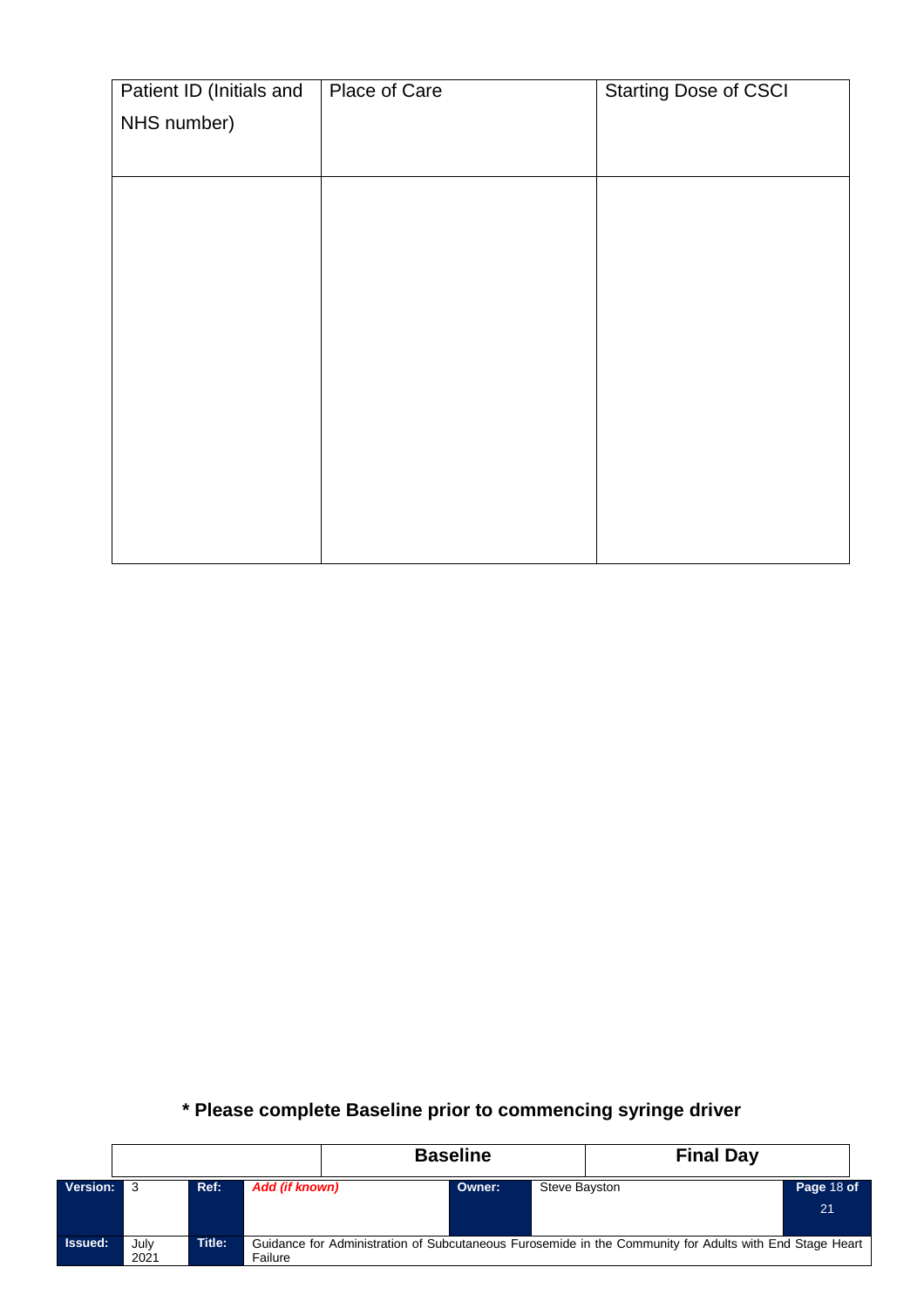| <b>Measurement</b>                                                                                               | DD/MMM/YYYY                                                                             |                     | DD/MMM/YYYY                                                                                    |  |  |
|------------------------------------------------------------------------------------------------------------------|-----------------------------------------------------------------------------------------|---------------------|------------------------------------------------------------------------------------------------|--|--|
| *Daily Oral<br><b>Furosemide</b><br><b>Equivalent</b><br>(Assuming 40mg =<br>1mg Bumetanide)                     |                                                                                         | (mg)                |                                                                                                |  |  |
| <b>Pulse</b>                                                                                                     |                                                                                         |                     |                                                                                                |  |  |
| <b>BP</b>                                                                                                        |                                                                                         |                     |                                                                                                |  |  |
| <b>Weight (Kg)</b>                                                                                               |                                                                                         |                     |                                                                                                |  |  |
| <b>Basal Chest Crackles</b>                                                                                      | Clear<br>Crackles/Wheeze<br>(Basal Only)<br>Crackles/Wheeze<br>(Whole Chest)            |                     | Clear<br>Crackles/Wheeze<br>(Basal Only)<br>Crackles/Wheeze<br>(Whole Chest)                   |  |  |
| <b>Peripheral Oedema</b>                                                                                         | None<br>Mild<br>(Below Knee)<br>Moderate<br>(Above Knee)<br>Severe<br>(Truncal/Ascites) |                     | None<br>Mild<br>(Below Knee)<br>Moderate<br>(Above Knee)<br><b>Severe</b><br>(Truncal/Ascites) |  |  |
| <b>How Does the Patient</b><br><b>Rate Their</b><br><b>Breathlessness at</b><br>this Time Point?<br>(NYHA score) | 1<br><b>Please Enter Score</b>                                                          | $\overline{2}$<br>3 | $\overline{4}$<br>Please Enter Score                                                           |  |  |

| Version:       |      | Ref:   | <b>Add (if known)</b>                                                                                   | Owner: | Steve Bayston | Page 19 of |  |  |
|----------------|------|--------|---------------------------------------------------------------------------------------------------------|--------|---------------|------------|--|--|
|                |      |        |                                                                                                         |        |               | 21         |  |  |
|                |      |        |                                                                                                         |        |               |            |  |  |
| <b>Issued:</b> | July | Title: | Guidance for Administration of Subcutaneous Furosemide in the Community for Adults with End Stage Heart |        |               |            |  |  |
|                | 2021 |        | Failure                                                                                                 |        |               |            |  |  |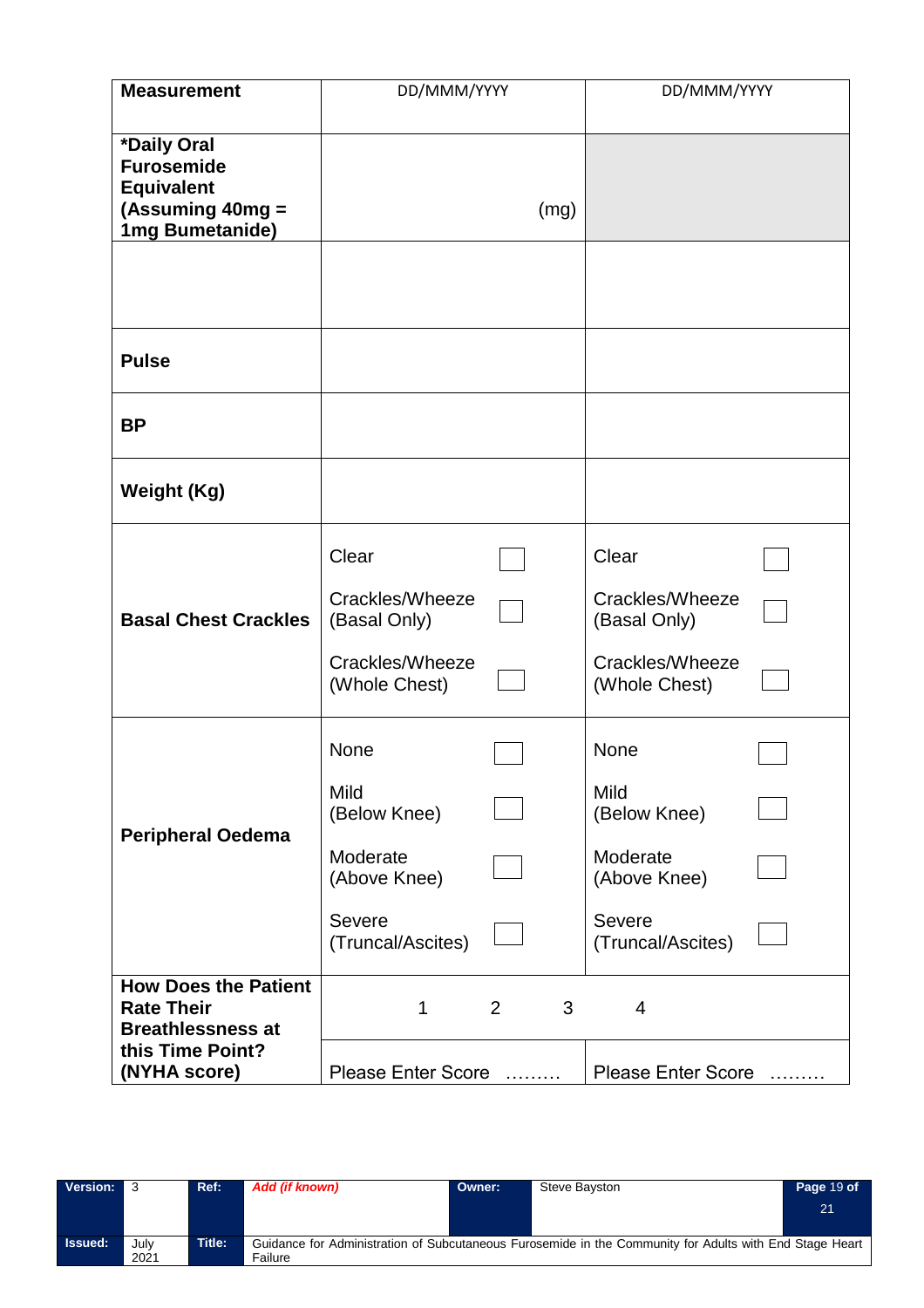**Patient Details NHS Number Age Age Gender M F** 

|                                                                                        |                                                  |                                                   |                                                       |                                                | <b>Measurements for Subcutaneous Furosemide Doses</b> |                                                |                                                |
|----------------------------------------------------------------------------------------|--------------------------------------------------|---------------------------------------------------|-------------------------------------------------------|------------------------------------------------|-------------------------------------------------------|------------------------------------------------|------------------------------------------------|
|                                                                                        |                                                  |                                                   |                                                       |                                                |                                                       |                                                |                                                |
|                                                                                        | Day 1                                            | Day 2                                             | Day 3                                                 | Day 4                                          | Day 5                                                 | Day 6                                          | Day 7                                          |
|                                                                                        | DD/MMM/YY                                        | DD/MMM/YY                                         | DD/MMM/YY                                             | DD/MMM/YY                                      | DD/MMM/YY                                             | DD/MMM/YY                                      | DD/MMM/YY                                      |
| Dose CSCI (per 24<br>hours)                                                            |                                                  |                                                   |                                                       |                                                |                                                       |                                                |                                                |
| Weight (kg)                                                                            |                                                  |                                                   |                                                       |                                                |                                                       |                                                |                                                |
| <b>Syringe Driver Site</b><br><b>Reaction (If Yes please</b><br>answer next question)  | Yes<br><b>No</b>                                 | Yes<br>No                                         | Yes<br>No                                             | Yes<br>No                                      | Yes<br>No                                             | Yes<br>No                                      | Yes<br>No                                      |
| Please tick those that<br>apply                                                        | Erythema<br>Abscess<br>Other eg on Antibiotics [ | Erythema<br>Abscess<br>Other eg on<br>Antibiotics | Erythema<br>Abscess<br>Other eg on Antibiotics        | Erythema<br>Abscess<br>Other eg on Antibiotics | Erythema<br>Abscess<br>Other eg on Antibiotics        | Erythema<br>Abscess<br>Other eg on Antibiotics | Erythema<br>Abscess<br>Other eg on Antibiotics |
| *If Site Changed                                                                       |                                                  |                                                   |                                                       |                                                |                                                       |                                                |                                                |
|                                                                                        |                                                  |                                                   | <b>Measurements for Subcutaneous Furosemide Doses</b> |                                                |                                                       |                                                |                                                |
|                                                                                        | Day 1                                            | Day 2                                             | Day 3                                                 | Day 4                                          | Day 5                                                 | Day 6                                          | Day 7                                          |
|                                                                                        | DD/MMM/YY                                        | DD/MMM/YY                                         | DD/MMM/YY                                             | DD/MMM/YY                                      | DD/MMM/YY                                             | DD/MMM/YY                                      | DD/MMM/YY                                      |
| Dose CSCI (per 24<br>hours)                                                            |                                                  |                                                   |                                                       |                                                |                                                       |                                                |                                                |
| Weight (kg)                                                                            |                                                  |                                                   |                                                       |                                                |                                                       |                                                |                                                |
| <b>Syringe Driver Site</b><br><b>Reaction (If Yes please)</b><br>answer next question) | Yes<br><b>No</b>                                 | Yes<br>No                                         | Yes<br>No                                             | Yes<br>No                                      | Yes<br>No                                             | Yes<br>No                                      | Yes<br>No                                      |
| <b>Please tick those that</b><br>apply                                                 | Erythema<br>Abscess<br>Other eg on Antibiotics   | Erythema<br>Abscess<br>Other eg on<br>Antibiotics | Erythema<br>Abscess<br>Other eg on Antibiotics        | Erythema<br>Abscess<br>Other eg on Antibiotics | Erythema<br>Abscess<br>Other eg on Antibiotics        | Erythema<br>Abscess<br>Other eg on Antibiotics | Erythema<br>Abscess<br>Other eg on Antibiotics |
| *If Site Changed                                                                       |                                                  |                                                   |                                                       |                                                |                                                       |                                                |                                                |

| <b>Version:</b> |            | Ref:   | Add (if known)                                                                                          | Owner: | Steve Bayston | Page 20 of |  |
|-----------------|------------|--------|---------------------------------------------------------------------------------------------------------|--------|---------------|------------|--|
|                 |            |        |                                                                                                         |        |               | 21         |  |
|                 |            |        |                                                                                                         |        |               |            |  |
|                 |            |        |                                                                                                         |        |               |            |  |
|                 |            |        |                                                                                                         |        |               |            |  |
| Issued:         | <b>Add</b> | Title: | Guidance for Administration of Subcutaneous Furosemide in the Community for Adults with End Stage Heart |        |               |            |  |
|                 |            |        | Failure                                                                                                 |        |               |            |  |